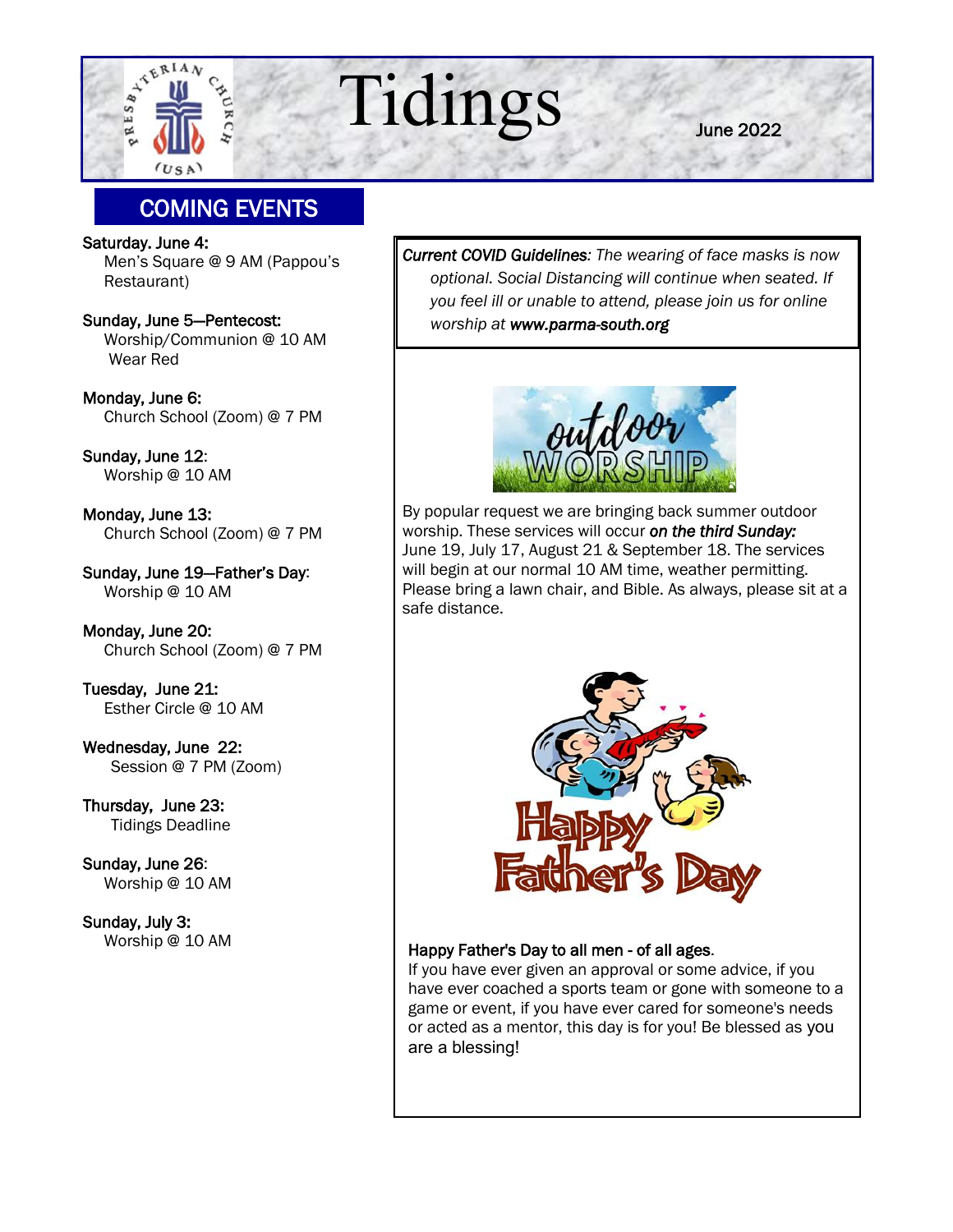

One of my passions is helping those who are grieving. Sounds like something you'd like to hear more about, right? No? Well, if you keep reading you might learn something that could come in handy – today, tomorrow, or even for someone else, Let me share some of my grief journey:

Everyone has a personal story about grief. My journey with grief has impacted me professionally and personally. As a senior in high school, I dated the captain of the basketball team. Before his final high school season began, Jim, along with his brother and mother, were killed in a car accident. Knowing nothing about the journey of grief, I literally staggered along for many months with the help and support of family and friends.

Even years later, after I was ordained as a pastor, I still felt the challenge and the impact of the grief. My mind said that I needed to be strong and stalwart. But my heart broke with the memories of each of my losses. There were times that I thought I was dealing with my grief and there were times that I tucked it safely away, ignoring the hole it left. I faced many days that were shrouded in darkness. Hindsight tells me that I did not do well in seeking healing and restoration; of finding peace and hope; of affirming God's grace and God's love.

I was afraid to claim my grief. I believed that pastors were to be an example of faith even as I cried inwardly, "Help my unbelief. (Mark9:24)" I was frightened that I would fall apart and not be able to bring the pieces back together. I feared that I was too broken to be fixed.

.



Grief caught me off guard when, in 1996, I moved from New Jersey to serve as Associate Pastor of a congregation in Ohio. Though I felt called to this church, I struggled for months with what I classified as "homesickness." I spent many tearful afternoons baffled by my inner turmoil. I was torn between loving the call to ministry and hating the loneliness of being without family. Eventually I moved back to New Jersey and that grief dissolved into the far reaches of my memory.

But grief returned. In 2001, my mother, a twenty-three year breast cancer survivor, succumbed to the disease. Year after year she had beaten the odds, enduring radiation and chemotherapy. When she finally breathed her last, I wasn't ready for her to die. I wanted more time with her. I wanted my Mom. Again, I faced a roller coaster ride of emotions as I mourned my loss.

Two days before the one year anniversary of Mother's death, Dad was diagnosed with colon cancer. Fourteen months later, my father was dead. My pain was raw; my heart was broken.

Then in 2005 my spouse of thirty years filed for divorce. My grief exploded; the pain paralyzed me. I fell into a pit of despair and loneliness and I thought no one could understand what I was feeling or thinking. I had doubts about continuing in ministry. I had misgivings about God's love and God's grace. I found no peace and no hope.

Though I continued serving as pastor, my sermons were dark and my prayers seemed empty. I met with a therapist and a spiritual director yet something was missing. As I look back on my despair, I know that I was in the hands of God. My problem was that, at the time, I didn't know it.

Each chapter of my grief journey took me to a dark place. With each loss, I found myself wishing for what had been. I wanted to turn back the hands of time but I knew I could not. But getting to a better place in my emotional state of woe was not easy. I was a believer whose faith had been rocked by the punch of grief.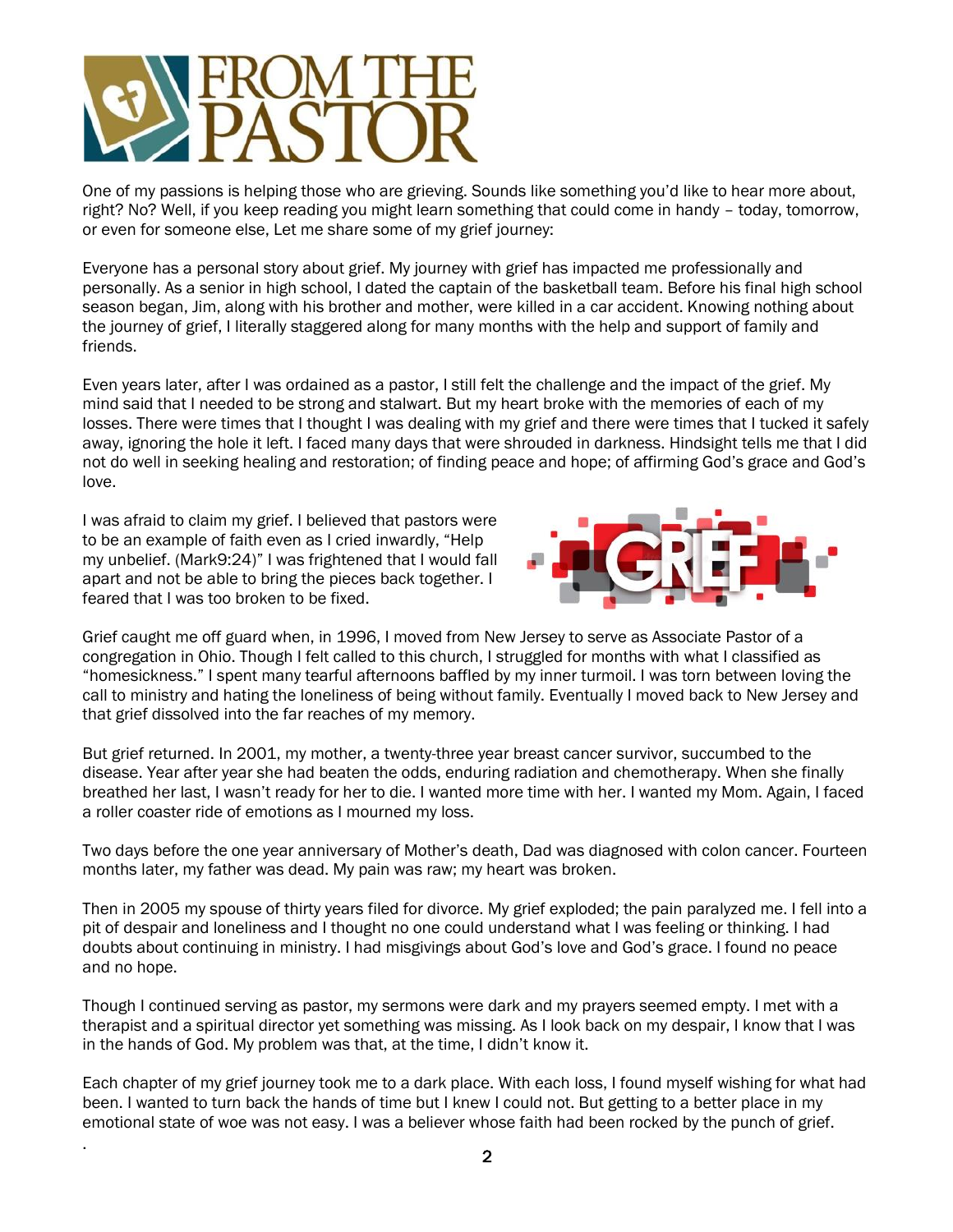In my brokenness, I decided to begin a grief support group at the church where I served as pastor. Initially I was going to "teach" the group but after only twenty minutes into the first class I realized that I needed to be part of the group rather than the leader of the group.

When I joined with a company of people who had also experienced loss, I found solace. This community of grieving people supported me even as I supported them. Together we embraced our grief in a constructive way as we shared its burden. What made the difference for me is the unspoken faith we shared and so this group became for me



like a "cloud of witnesses" to the risen Christ. My grief was not separate from my faith.

My experience testifies to the power of the Incarnate Christ realized in the gathered community of broken souls. As we laughed and cried, talked and listened, sat in silence and sometimes even prayed, I and others embraced our grief. Without knowing what was happening, the group moved from the darkness of grief to a journey with the Light of the World, Jesus the Christ. We went from feeling hopeless to sensing renewed hope; from seemingly broken hearts to an awareness of the promise of restored wholeness. Healing is a process – the redemptive power of the Risen Lord permeated our beings. This support group embraced both community and faith.

I know that, without even asking, the Incarnate Christ is present and works through the gathered community to comfort and heal those who grieve. That's why a grief support group is necessary for those who mourn. That's why a grief support group works for the bereaved. That's why my passion for helping all who face a significant loss begins in a grief support group.

So, there you have it. I hope that you read until the end and I hope that this is helpful. We all face loss and some losses are significant. Be aware of your grief and find a way to grieve that brings comfort and healing. I have. You can too.

Rev. Debbie

————————————————————————————————————————————————————————————————————-

The Rev. Dr. Debra May Cerra, Adapted from A Doctoral Paper submitted to the faculty of Pittsburgh Theological Seminary on partial fulfillment of the requirements for the degree of Doctor of Ministry, Pittsburgh, PA, 2012 entitled GRIEF AND COMMUNITY: THE INCARNATE CHRIST AT WORK THROUGH COMMUNITY TO COMFORT AND HEAL THOSE WHO GRIEVE.

# PREACHING

#### Rev. Dr. Debra May Cerra, GAP Pastor

June 5, 2022 – Pentecost Sunday Acts 2:1-21, "Filled with the Holy Spirit"

June 12, 2022 – Trinity Sunday Romans 5:1-5, "The Glory of God"

June 19, 2022 – 2nd Sunday after Pentecost, Father's Day Galatians 3:23-29, "Faith"

June 26, 2022 – 3rd Sunday after Pentecost Galatians 5:1, 13-25, "Peanut Butter and Jelly"

July 3, 2022 – 4th Sunday after Pentecost Galatians 6:1-16, "Responsibility"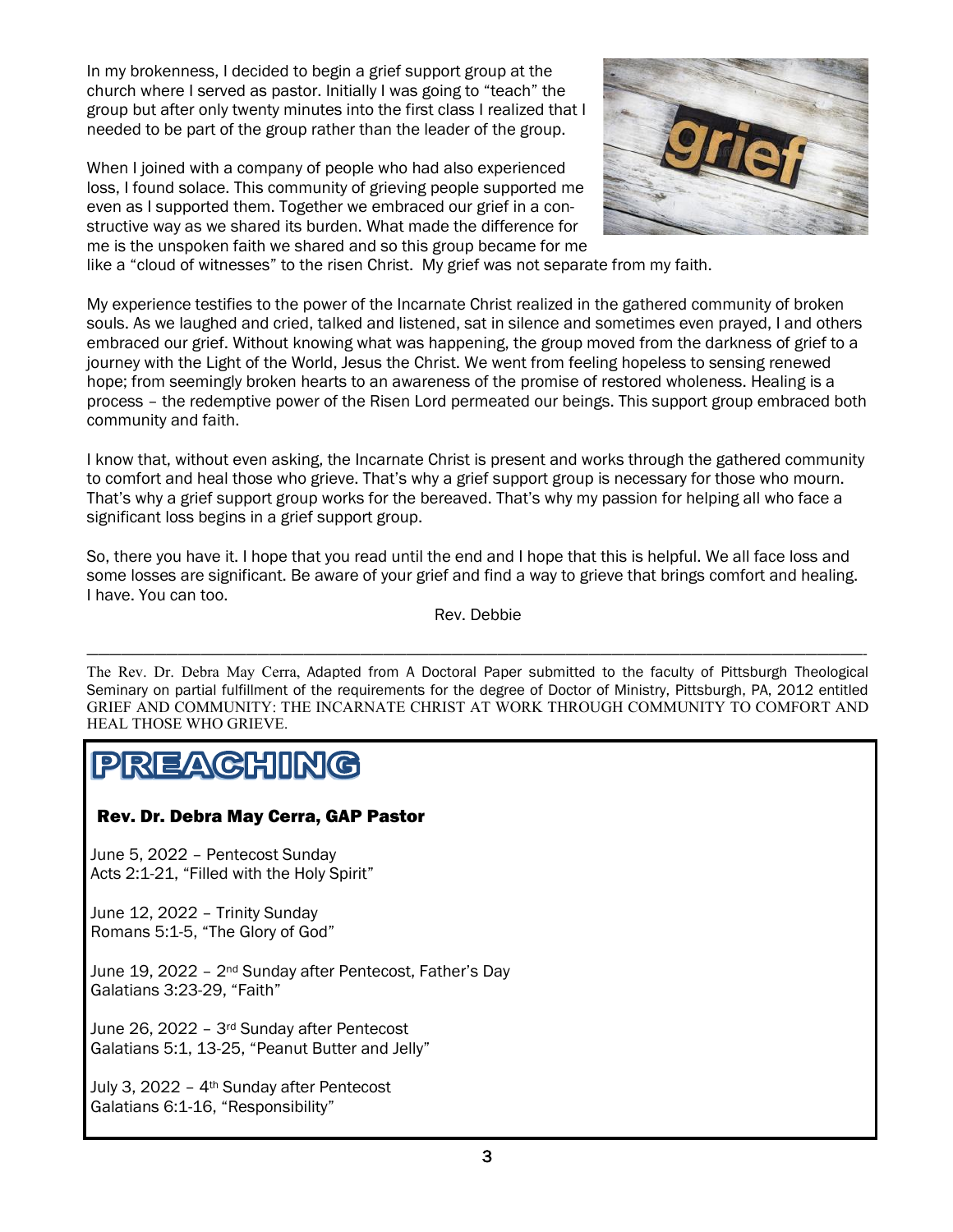

## **Love INC Golf Outing**

#### Event Details:

June 27, 2022 at 8 am | Pine Hills Golf Club: 433 W. 130th Street, Hinckley, OH 44233

#### Raffle Details:

Tickets will be available for purchase at the event. Prizes include specialty gift baskets. Visit Love, Inc. website for full details.

Registration Details: Cost \$150/person

\$750 Corporate Sponsored Team

Visit Love, Inc. website for more options.

Sponsorship Details: \$2,500 Event Sponsor

\$250 Hole Sponsor

Visit Love, Inc. website for more options.

Love In the Name of Christ of Cuyahoga County PO Box 31775 Independence, OH 44131 216-456-0302 Email: [info@loveinccuy.org](mailto:info@loveinccuy.org) Website: htpps://www.loveinccuyahoga.org



## Mission Committee

Parma-South will participate in a shoe collection sponsored by the Presbytery of the Western Reserve. The collection will last until Sunday August 14<sup>th</sup>. The donated shoes will be sold and the funds will be split between three organizations. One organization uses funds to help support developing countries to fight systemic poverty. Locally, funds will be given to Brigid's Path which helps infants exposed to addictive substances. Funds will be given to RAHAB Ministries which works to counter human trafficking. Please drop off your shoes in the work room. Tie your shoes together with their shoe laces. If they don't have laces, secure them with a rubber band.



Do you receive solicitations with greeting cards enclosed? If so, the Care Team is looking for them to use in our card ministry. Please place in our mail slot in the work room. (No Christmas cards, please) Thank you!



Our next meeting of Men's Square will be Saturday, June 4, at 9:00 AM. We will gather for breakfast at Pappou's Restaurant (located on the corner of Snow and Pearl Roads). At our last meeting we decided to finish the group discussion on the book from last year, "Jesus Before Christianity" before the summer break. If you still have your book, we left off at the beginning of Chapter 17. One of the agenda items is to discuss our activities for the coming year.

Any members having suggestions for group projects or anyone needing more information, please contact Ed Walker.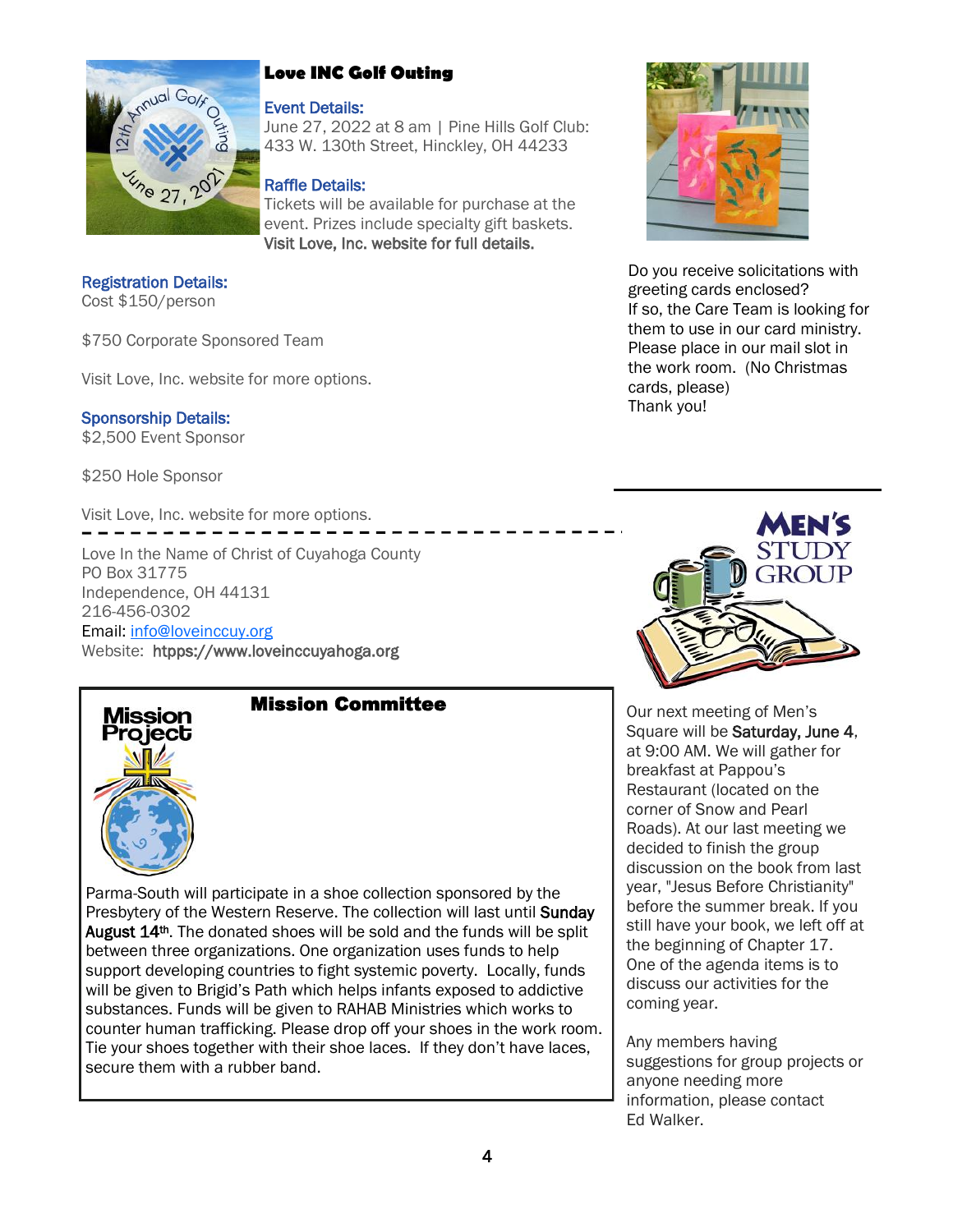#### ESTHER CIRCLE MEETING



Tuesday, June 21

Last meeting until September

10 AM in Parlor

# Memorial Carillon for June



Carillon music during June will be played in loving memory of:

#### June 6

Mr. and Mrs. Walter T. Cubbison Marilyn Weiss George H. Hennemuth

#### June 13

Mr. and Mrs. Frantz Dickerson

#### June 20

Clinton L. Goode Al and Lena Weiss, Ed and Greta, Marv and Peg Gene and Ruth Taano

#### June 27

Edna N. Galitz Lois and Merril Swan Ferdinand E. and Marie Seegert Boehmer Dorothy Hennemuth



- 6/01 Sharon Durcansky
- 6/01 Michael Fanous
- 6/01 Kay Thompson
- 6/02 Dorothy Morse
- 6/04 Trudy Castor
- 6/06 Judy Dye
- 6/07 Susan Rhee
- 6/08 Claudia Jackson
- 6/09 Audrey Brandmeier
- 6/09 Cassie Gavala
- 6/12 Dick Beck
- 6/14 Cathy Cubbison
- 6/17 Keziah Nebasi
- 6/19 Ken Thompson 6/19 Cynthia Loovis
- 6/20 Sally Moncol
- 6/22 Melissa Brown
- 6/23 Carolyn Morway
- 6/24 Cal Weiss
- 6/29 Gina Hansen
- 6/29 Chris Juengel
- 6/29 Christine Schwartz